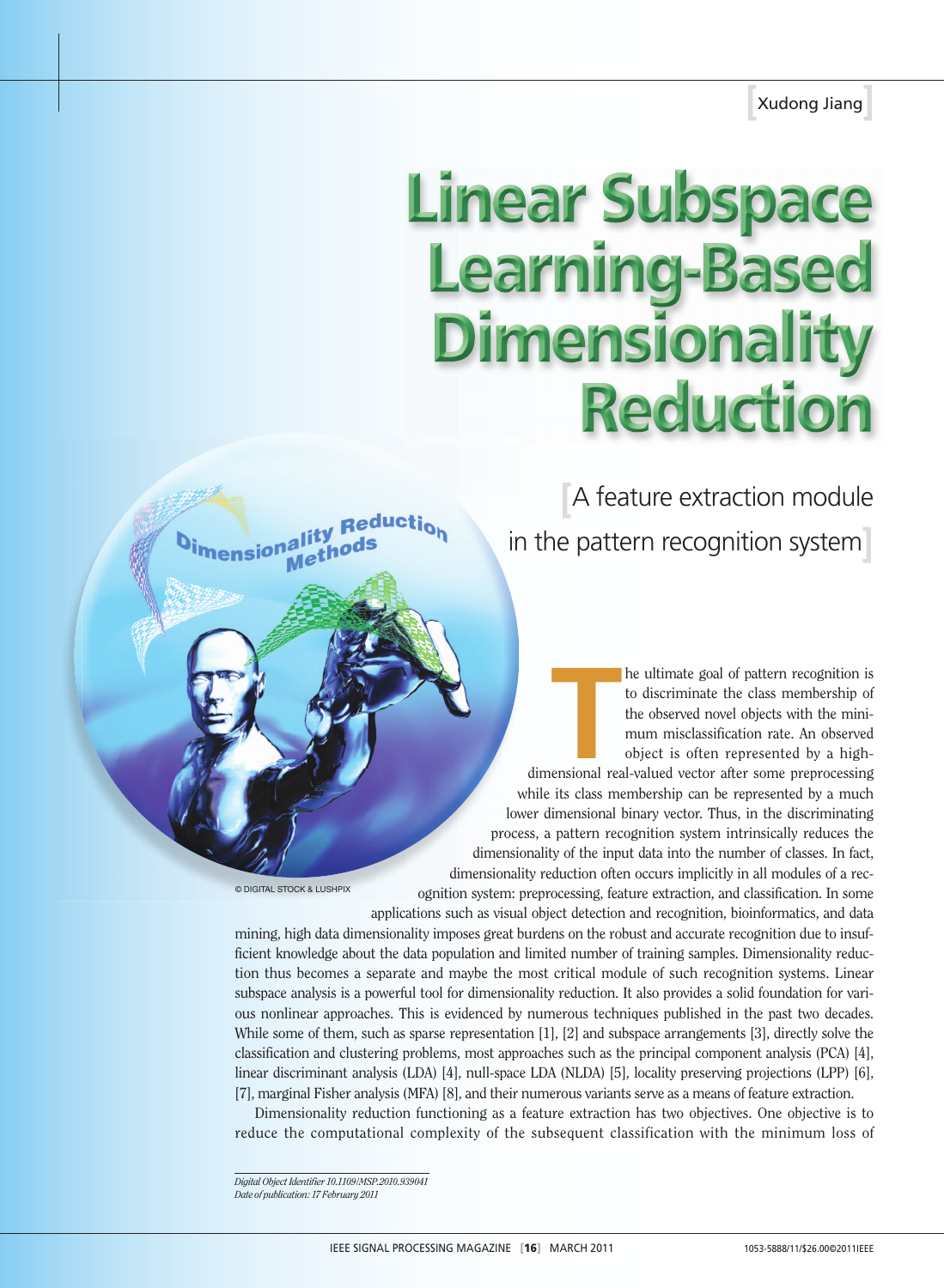information needed for classification. The second objective is to circumvent the generalization problem of the subsequent classification and hence enhance its accuracy and robustness. To achieve the first objective, it is straightforward that we should maximize the information carried by the data in the extracted low-dimensional subspace. Although

**ALTHOUGH THE ULTIMATE GOAL OF ALL MODULES OF A PATTERN RECOGNITION SYSTEM IS TO EXTRACT THE MOST DISCRIMINATIVE INFORMATION, IT IS THE MOST DISCRIMINATIVE INFORMATION ABOUT THE WHOLE DATA POPULATION, NOT ON A SPECIFIC TRAINING SET.**

recognition system. Hopefully, some doubts, misunderstandings, ambiguities, and paradoxes in this area can be resolved by this study. For an in-depth analysis, we need to start from some fundamental yet critical issues in pattern recognition and then explore some problems of the statistical classification.

## **FUNCTIONALITIES OF PATTERN RECOGNITION MODULES**

PCA does maximize the data structure information in the principal space and hence is optimal for data reconstruction, it is the discriminative information that plays roles in pattern recognition. Thus, most researchers prefer discriminant analysis to the principal component analysis, as evidenced by the fact that the vast majority of the published approaches are based on some kind of the "most discriminative" criteria. There is no doubt that various discriminant analyses can effectively achieve the first objective. The second objective of the dimensionality reduction is, however, far from straightforward. The most discriminative subspace may not be an effective criterion for it because any dimensionality reduction causes a loss of information, including the discriminative information. Any subspace cannot contain more discriminative information than any larger one that includes the former. Why can the dimensionality reduction boost the classification accuracy if the discriminative information is the most critical for classification? Although some general phenomena, such as the curse of dimensionality, small sample size problem, noise removal effect of dimensionality reduction, and better generalization in a lower dimensional space, are well known in the pattern recognition community, they have not indicated what dimensions should be extracted or what else should be removed for a more robust classification. We cannot develop an effective dimensionality reduction technique to maximize the classification accuracy just based on these general phenomena.

It is thus necessary to study the underlying principles and insights of why and how the dimensionality reduction can enhance the generalization accuracy and robustness of the subsequent classification. This is critical because the second objective of the dimensionality reduction is more important than the first one in most applications with the rapid growth

of computation power. The study will also help us find the commonalities and differences of various dimensionality reduction techniques and their pros and cons. Without a thorough analysis and gaining an in-depth understanding of the underlying principles, it is difficult to bring the research in this area to a significantly higher level. This article studies the linear subspace learningbased dimensionality reduction as a feature extraction module in the pattern

To study how the dimensionality reduction enhances the recognition accuracy, we need to explore the roles of different modules of the recognition system. A statistical pattern recognition system can be partitioned into three modules as shown in Figure 1. The preprocessing/normalization module segments the object of interest from the background, removes noise, and normalizes its representation. This module is usually designed based on some human knowledge to reduce the intraclass variation of patterns with minimum loss of their interclass distinction, i.e., to extract the most discriminative information from the pattern. Although its input  $\tilde{\mathbf{x}}$ and output x may lie in the same domain, e.g., both are images, dimensionality reduction implicitly occurs at this early stage. Among various pattern representations after the first module, we consider the most widely applied vector format  $\mathbf{x} \in \mathbb{R}^n$  in an *n*-dimensional Euclidian space, called data space. The feature extraction/dimensionality-reduction module transfers the pattern from the data space  $\mathbf{x} \in \mathbb{R}^n$  to a feature space  $\mathbf{f} \in \mathbb{R}^d$ . Some approaches are based on the human knowledge about the pattern, e.g., extracting image local structures such as corner, blob, and local orientation [9], [10], and global structures such as Fourier transform and various moments [11]. For many difficult recognition tasks, human beings lack sufficient knowledge about the discriminative features hidden in the data, and hence machine learning from training samples becomes more prevalent. Obviously, the objective of this module is the same as the first one: extracting the most discriminative information. Dimensionality reduction  $(d < n)$  often explicitly occurs at this intermediate stage. The last module, classification, establishes decision boundaries in the feature space that separate patterns of different classes. As the extracted features are often abstract with little physical interpretation, this module is mainly designed based on the



**[FIG1] A general model of the statistical pattern recognition system.**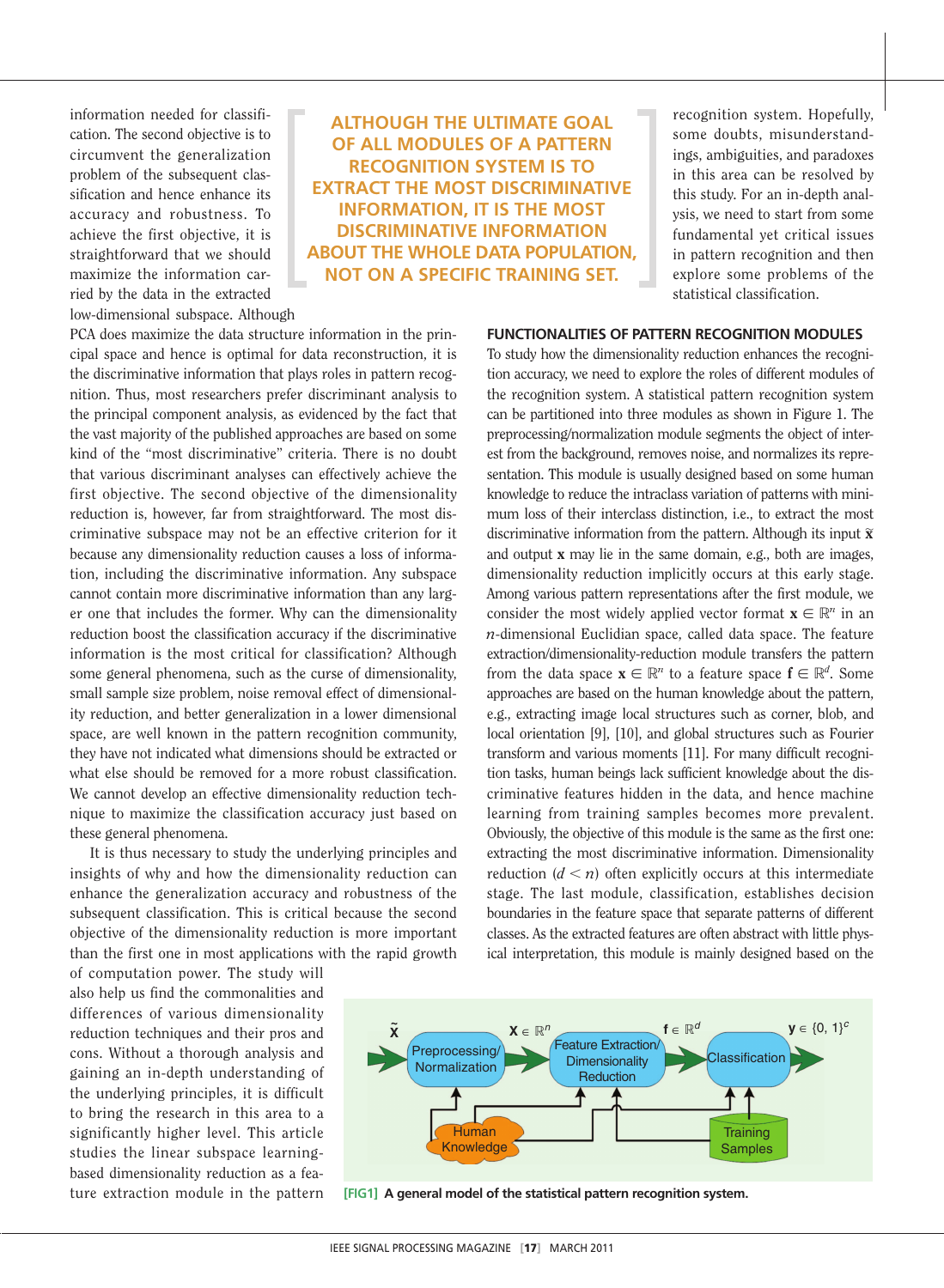machine learning with limited human interference such as some assumptions of the data distribution model, class prior probability, and loss function. The class label can be represented by a *c*-dimensional binary vector for a *c*-class problem. Thus, classification transforms the feature vector,  $f \in \mathbb{R}^d$ , into the class label vector, not increase as the data dimensionality increases, as long as the decision is based on the knowledge about the whole data population. This was theoretically proven in [4], [12], and [13]. However, it is also well known that high dimensionality often degrades the classification performance in practice (curse of

 $y \in \{0, 1\}^c$ , which again extracts the most discriminative information and, in most applications, implicitly reduces the dimensionality  $(c < d)$ .

We see from above that all three modules in fact have a common objective but are realized in different ways based on different rules because one way or one rule

cannot fully achieve the challenging objective. This common objective in all modules is to extract the most discriminative pattern representations or equivalently, to discard the redundant representations. This is some kind of dimensionality reduction based on some rules generated by human knowledge or machine learning (or both). To understand how the dimensionality reduction in the first two modules helps the final classification, let's explore a simple classification example graphically illustrated in Figure 2.

Suppose the circles and squares in Figure 2 represent the whole data population of two classes, respectively. A classifier can be easily trained by them to form a decision boundary shown by the red solid line, which perfectly classifies all data. Obviously, the dimension spanned by its normal vector  $\phi$  (the green arrow) contains the most discriminative information and the one orthogonal to  $\phi$  has hardly discriminative information. Nevertheless, this redundant dimension causes no harm to the classification because it is ignored by the classifier trained to extract the most discriminative information. Why do we need the first two modules to reduce the dimensionality or to extract the most discriminative pattern representations? It is well known that the probability of misclassification decreases or at least does



**[FIG2] A simple example showing the problem of classification with unrepresentative training samples. The decision boundary (the red solid line) trained by the circles and squares largely deviates from that (the blue dashed line) trained by the solid points.**

**TO BOOST THE CLASSIFICATION ACCURACY, THE DIMENSIONALITY REDUCTION SHOULD BE TARGETED AT REMOVING THE DIMENSIONS UNRELIABLE FOR THE CLASSIFICATION.**

dimensionality) [4], [13]. This paradox can be resolved by distinguishing the discriminative information about the data population from that on the training set. The trained classifier can only capture the most discriminative information on the training data. If some statistics estimated on the training data deviate from those of the

data population, the misclassification rate on the novel data increases. This is always the case in the practice. The question is only how severe it is. For example, if the available training data are only the blue solid points as shown in Figure 1, the decision boundary of the trained classifier will be the blue dashed line. The misclassification rate on the data population or on the novel data can approach the maximum 50%. The increasing probability of misclassification along with the increase of the data dimensionality for a fixed number of training samples was theoretically proven in [12] with a simple example.

If the first two modules can extract only the dimension  $\phi$ based on some human knowledge about the whole data population, the classifier can easily perform a perfect classification in this one-dimensional subspace even if the solid points are the only available training data. This dimensionality reduction is quite possible if proper human knowledge such as some physical characteristics of the pattern is applied in the segmentation and feature extraction. However, if the dimensionality reduction is based on the machine learning from the training samples (the solid points), it cannot extract the right dimension  $\phi$  based on any kind of the "most discriminative" criterion because it in principle just duplicates the classification process. Therefore, some criterion other than the most discriminative should be developed for the dimensionality reduction via machine learning. As the classifier is trained to capture some statistics on the training samples, a problem occurs if they are unreliable in some dimensions (largely deviating from those on the data population). To boost the subsequent classification accuracy or robustness, the dimensionality reduction should be targeted at circumventing this problem. Although the ultimate objective of all modules of a pattern recognition system is to extract the most discriminative information, it is the most discriminative information about the whole data population, not on a specific training set. A classifier is trained to capture the most discriminative information on the training samples. Therefore, to boost the classification accuracy, the dimensionality reduction should be targeted at removing the dimensions unreliable for the classification. Hence, to develop effective techniques of dimensionality reduction via machine learning, we need to study where the possible problem of a statistical classification lies.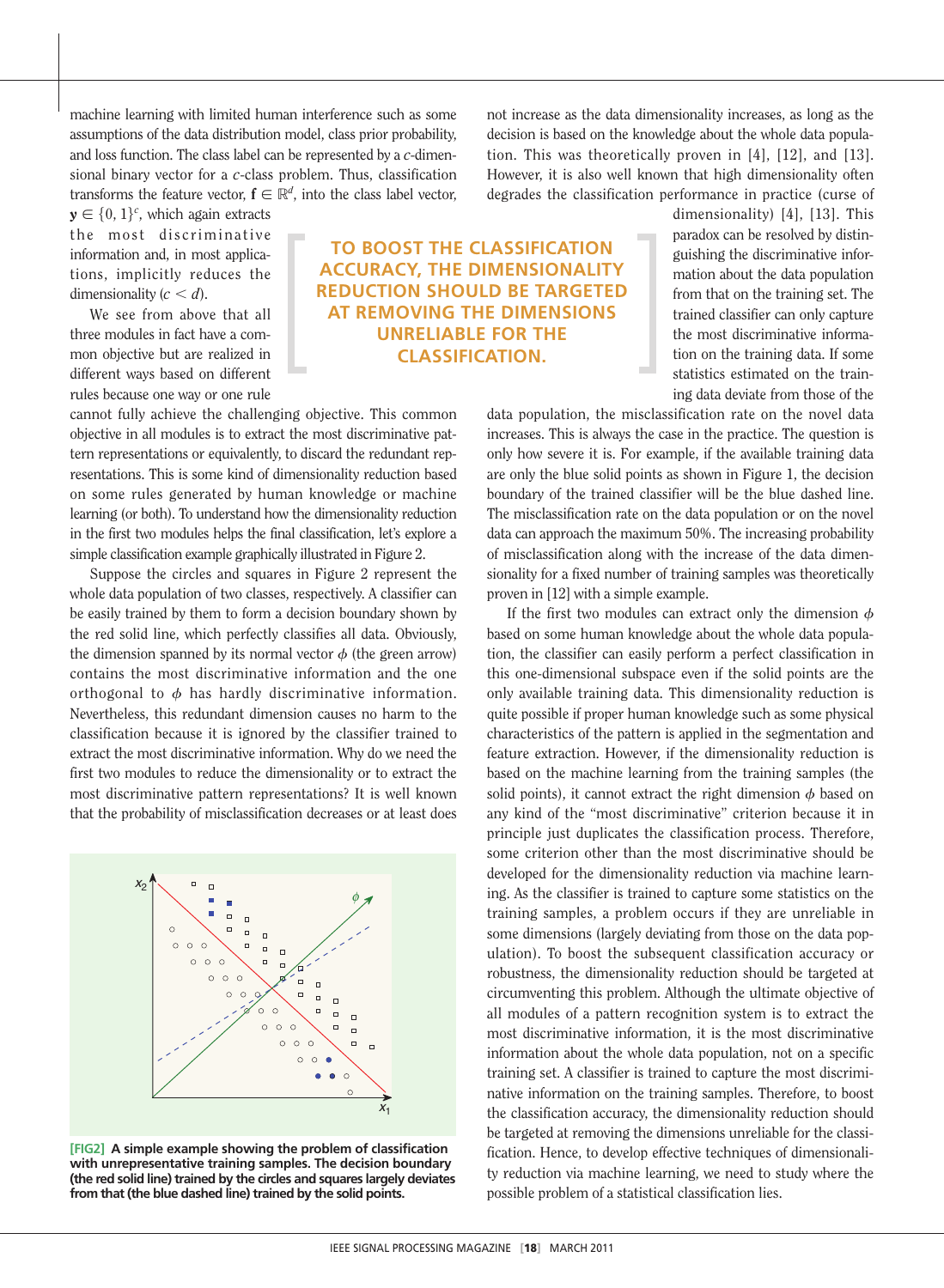## **PROBLEMS OF CLASSIFICATION, REGULARIZATION, AND SEMIDIMENSIONALITY REDUCTION**

Classification is to assign a given novel pattern, here represented by a column vector  $\mathbf{x} \in \mathbb{R}^n$  if no feature extraction is imposed, to one of the *c* categories,  $\omega_i$ . The minimum probability of misclessification is achieved by

 misclassification is achieved by assigning the pattern to the class that has the maximum probability after the pattern x has been observed, called a posteriori probability  $P(\omega_i|\mathbf{x})$ . This maximum a posterior (MAP) rule is a Bayes decision rule with the 0/1 loss function. It leads to the optimal classification called Bayes classifi-

cation. As  $P(\omega_i|\mathbf{x}) = P(\omega_i)p(\mathbf{x}|\omega_i)p^{-1}(\mathbf{x})$  and  $p(\mathbf{x})$  is not a function of  $\omega_i$ , the Bayes elascification is to evaluate the discriminant tion of  $\omega_i$ , the Bayes classification is to evaluate the discriminant functions that can be defined as functions that can be defined as

$$
g_i(\mathbf{x}) = \ln p(\mathbf{x}|\omega_i) + \ln P(\omega_i)
$$
 (1)

and find the class  $\omega_i$  that has the maximum value of the dis-<br>criminant function for a given pattern  $\bf{v}$ . Here a patural logal criminant function for a given pattern x. Here, a natural logarithm ln is applied as it is a monotonically increasing function that does not affect the decision result but will simplify its evaluation if  $p(\mathbf{x}|\omega_i)$  is an exponential function.

Further quantitative analysis needs an analytical form of the class-conditional probability function  $p(\mathbf{x}|\omega_i)$ . We take the multivariate Gaussian distribution as an example due to several reasons. First, it is the most natural distribution and the sum of a large number of independent random distributions obeys Gaussian distribution. It has the maximum uncertainty of all distributions having a given mean and variance. Moreover, it is an appropriate model for many situations, from handwritten characters to some speech sounds, where the data can be viewed as some prototype corrupted by a large number of random processes [4]. Multiprototype distribution can be well approximated by Gaussian mixture, the weighted sum of a number of Gaussian distributions. Last, dimensionality reduction techniques such as PCA and LDA and many classifiers are only specified by the second-order statistics, and so is the Gaussian distribution. Although LDA, Mahalanobis distance, and many classifiers are proven optimal only under Gaussian assumption, they are successfully employed in many applications. Under the Gaussian assumption

$$
p(\mathbf{x}|\omega_i) = \frac{1}{(2\pi)^{n/2} |\mathbf{\Sigma}_i|^{1/2}} \exp\bigg[-\frac{1}{2}(\mathbf{x} - \overline{\mathbf{x}}_i)^T \mathbf{\Sigma}_i^{-1}(\mathbf{x} - \overline{\mathbf{x}}_i)\bigg], \tag{2}
$$

the discriminant function (1) becomes

$$
g_i(\mathbf{x}) = -\frac{1}{2}(\mathbf{x} - \overline{\mathbf{x}}_i)^T \Sigma_i^{-1} (\mathbf{x} - \overline{\mathbf{x}}_i) + \mathbf{b}_i.
$$
 (3)

In practice,  $b_i$  is often not strictly determined by  $(1)$  and  $(2)$  but used as a threshold for users to control the error rate of class  $\omega_i$  at a component of the other class  $\omega_i$  at a component of the false a price of the other classes, e.g., to compromise between the false

acceptance and false rejection rates in a biometric verification or object detection application.

The problem is that human knowledge cannot provide the class mean  $\bar{\mathbf{x}}_i$  and covariance matrix  $\Sigma_i$  of the data population, which can only be estimated or learned by machine from the

> available training samples. If some estimates largely deviate from those of the data population, we will face a large misclassification rate. From (3) we see that the discriminant function is very sensitive to the covariance matrix  $\Sigma_i$  because the data vector is multiplied by its inverse. However, it is very difficult to

study the problems of  $\Sigma_i$  directly as it carries two different kinds of information by  $n^2$  estimates: data variations and correlations. Eigen-decomposition provides an effective tool to simplify the problem. As the covariance matrix is symmetric, its eigenvectors provide an orthogonal basis for *n*-space. After applying eigen-decomposition,  $\Phi_i^T \Sigma_i \Phi_i = \Lambda_i = \text{diag}\{\lambda_1, \lambda_2, \ldots, \lambda_n\}$ , the discriminant function (2) is simplified as the discriminant function (3) is simplified as

$$
g_i(\mathbf{x}) = -\frac{1}{2}(\mathbf{x} - \overline{\mathbf{x}}_i)^T \mathbf{\Phi}_i \Lambda_i^{-1} \mathbf{\Phi}_i^T (\mathbf{x} - \overline{\mathbf{x}}_i) + b_i
$$
  
= 
$$
-\frac{1}{2} \sum_{k=1}^n \frac{(z_k - \overline{z}_k)^2}{\lambda_k} + b_i,
$$
 (4)

where  $z_k$  and  $\bar{z}_k$  are respectively the projections of **x** and  $\bar{x}_i$  on the orthonormal eigenvector  $\Phi_k$  corresponding to the eigenvalue  $\lambda_k$  of  $\Sigma_i$ . For symbolic simplicity, the class index *i* is omitted where the index *k* is necessary. As an eigenvalue  $\lambda_k$  is the variance of the training samples of a class projected on the eigenvector  $\Phi_k$ , it is an estimate of the class population variance based on the available training data. If it deviates from the population variance, the decision rule (3) or (4) overfits the training samples and hence leads to a poor generalization or prediction on the novel testing data. This problem will become very severe if some eigenvalues largely deviate from the population variances.

The black curve of Figure 3(a) shows an eigen-spectrum  $(\lambda_k)$ sorted in descending order) obtained from 400 face images of size  $20 \times 20$  and the green curve shows the variances  $v_k$  of other 8,500 face images (representing the face population) projected on the eigenvectors  $\Phi_k$ . They are plotted in logarithm scale for comparison because we see from (4) that it is not the amount of the difference but the amount of the ratio between  $\lambda_k$  and  $v_k$  that affects the accuracy of the discriminant function (4). All images are taken from a face detection database used in [14]. Other sets of training images produce results very similar to Figure 3. It shows deviations between the eigenvalues and the population variances. One way to quantify this disparity over the range space is to compute  $e(\lambda) = \mu\{(\ln v_k - \ln \lambda_k)^2\}_{1 \leq k \leq r}$ , where  $\mu\{\cdot\}_{1 \leq k \leq r}$ <br>is a mean energies over  $1 \leq k \leq r$  and r is the rank of  $\Sigma$ is a mean operator over  $1 \leq k \leq r$  and *r* is the rank of  $\Sigma_i$ .

Figure 3 shows significantly larger deviations of the smallest eigenvalues. This phenomenon was elucidated in [14], [15], and [16], where more examples on several other real data sets can be

**THE LARGE DEVIATIONS OF THE SMALL EIGENVALUES FROM THE POPULATION VARIANCES RESULT IN A SEVERE OVER-FITTING PROBLEM OF THE CLASSIFIER THAT GREATLY AFFECTS THE CLASSIFICATION ACCURACY ADVERSELY.**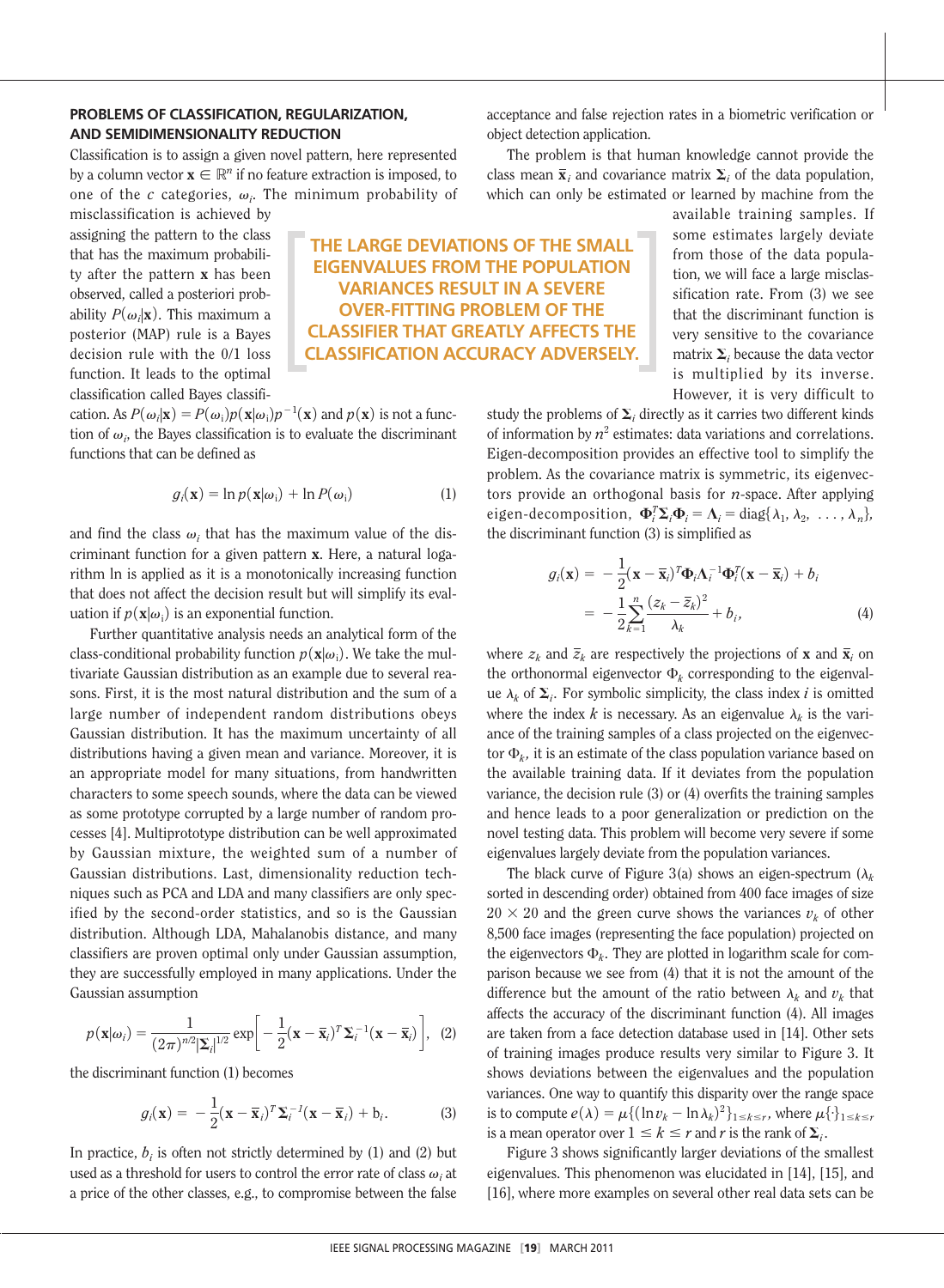

**[FIG3] Problems of eigenvalues and their regularization. Part (a) shows the eigen-spectrum** l*<sup>k</sup>* **and its regularized versions computed from 400 face images, and variances** *vk* **of other 8,500**  face images projected on the eigenvectors  $\Phi_k$ **.** Part (b) shows the **normalized disparity between the regularized eigen-spectrum and the variances** *vk.*

found. It seems to be a general problem verified in [14] by synthetic data with known true population variances. Although, in general, the largest sample-based eigenvalues are biased upwards and the smallest ones are biased downwards, the bias is more pronounced when the population variances tend toward equality, and it is correspondingly less severe when their values are highly disparate [15]. In most applications, population variances often first decay very rapidly and then stabilize so that the smallest eigenvalues are biased much more severely than the largest ones [14], [16]. This is evidenced by Figure 3. The large deviations of the small eigenvalues from the population variances result in a severe overfitting problem of the classifier that greatly affects the classification accuracy adversely.

One solution is to regularize the covariance matrix  $\Sigma_i$ . A common practice in classification and data regression is to add a constant to its diagonal elements,  $\Sigma_i^a = \Sigma_i + aI$ . We can let  $a = a \operatorname{trace}(\Sigma) / \kappa$  so as to select  $\kappa$  invariably to the data scale.  $a = \gamma$  trace( $\Sigma_i$ )/*r* so as to select  $\gamma$  invariably to the data scale. The normalized disparity of the regularized eigen-spectrum

3(b). Its minimum is  $\varepsilon_{0.08}^a = 0.06$ . The regularized eigen-spec-<br>trum  $\lambda^a$  with  $\alpha = 0.08$  is shown by the red curve of  $a<sup>q</sup> = e(\lambda<sup>q</sup>)/e(\lambda)$  against  $\gamma$  is shown by the red curve of Figure (b) Its minimum is  $a<sup>q</sup> = 0.06$  The regularized given spec trum  $\lambda_k^a$  with  $\gamma = 0.08$  is shown by the red curve of  $\mathbb{F}$  is such a linear property of  $\mathbb{F}$  is  $\mathbb{F}$  is  $\mathbb{F}$  and  $\mathbb{F}$  is  $\mathbb{F}$  is  $\mathbb{F}$  is  $\mathbb{F}$  is  $\mathbb{F}$  is  $\mathbb{F}$  is  $\mathbb{F}$  is  $\mathbb$ Figure 3(a). Although this method was originally proposed to circumvent the singularity of  $\Sigma_i$  and the numerical instability of its inverse, we see from Figure 3 that the regularized eigenspectrum can be very close to the population variances. It is thus not a surprise that numerous algorithms for classification, data regression, dimensionality reduction, and manifold learning adopt this classical technique [15], [17]–[19]. The underlying principle of  $\Sigma_i^a = \Sigma_i + aI$  can been seen by its<br>continuous to adding the constant to all eigenvalues equivalence to adding the constant to all eigenvalues  $\lambda_k - \lambda_k + a$ . From  $(\lambda_k + a)/\nu_k - (1 + a/\lambda_k)\lambda_k/\nu_k$ , we see that<br>the factor  $(1 + a/\lambda_k)$  is larger for smaller  $\lambda_k$  and smaller for  $a_k^a = \lambda_k + a$ . From  $(\lambda_k + a)/v_k = (1 + a/\lambda_k)\lambda_k/v_k$ , we see that larger  $\lambda_k$ . Therefore, the regularized eigen-spectrum can be very close to the population variances as shown in Figure 3. Problems of this method are the increased disparity of large eigenvalues and no dimensionality reduction effect. Either the  $n \times n$  covariance matrix or the  $n \times n$  eigenvector matrix is needed to compute the discriminant function (3) or (4).

Another solution, called probabilistic subspace learning [20], [21], decomposes the discriminant function (4) into two parts and replaces the small eigenvalues by a constant as

$$
g_i(\mathbf{x}) = -\frac{1}{2} \bigg[ \sum_{k=1}^m \frac{(z_k - \overline{z}_k)^2}{\lambda_k} + \sum_{k=m+1}^n \frac{(z_k - \overline{z}_k)^2}{\rho} \bigg] + b_i. \quad (5)
$$

The constant is computed by  $\rho_{av} = \mu \{\lambda_k\}_{m \leq k \leq r}$  in [20] and [21] as it is the optimal approximation to  $\lambda_k$  for  $m < k \leq r$ . This method leads to one of the best performers, called the Bayesian algorithm [22], in the face recognition community and is adopted in many other approaches of visual object recognition [23]–[25]. In fact, this method regularizes the eigenspectrum by setting  $\lambda_k^{p_w} = \rho_{av}$  for  $m \le k \le n$ . The normalized<br>disparity  $\alpha_w^{av} = \rho(\lambda_k^{p_w})/\rho(\lambda_k)$  assinct m is shown by the magnetal disparity  $\epsilon_m^{av} = e(\lambda^{\rho_w})/e(\lambda)$  against *m* is shown by the magenta<br>detted curve of Figure 2(b). Its minimum is  $\epsilon_m^{av} = 0.26$ . The dotted curve of Figure 3(b). Its minimum is  $\varepsilon_{70}^{av} = 0.26$ . The regularized eigen contrum  $v_{\text{av}}^{0}$  for  $70 < k < n$  is shown by regularized eigen-spectrum  $\lambda_k^{p_{av}}$  for  $70 < k \le n$  is shown by<br>the maganta detted line in Figure 2(a), We see a much greater the magenta dotted line in Figure 3(a). We see a much greater disparity than  $\lambda_k^a$ . The problem is the computation of the con-<br>etent a The purpose of the regularization is not best approvistant  $\rho$ . The purpose of the regularization is not best approximating to the eigenspectrum but to the population variances. Eigenvalues in the subspace  $m < k \le n$  are replaced by a constant  $\rho$  because they are unreliable, and so is their arithmetic average  $\rho_{av}$ . As they are biased downwards, it is proposed in [26] to use their upper bound as the constant  $\rho_{up} = \max\{\lambda_k\}_{k>m}$ , which is also adopted in [27]. The normalized disparity  $\varepsilon_m = e(x - \mu e(x))$  against *m* is shown by the blue dashed curve<br>of Figure 3(b). Its minimum is  $\varepsilon_{175}^{up} = 0.12$ . The regularized  $u_p = e(\lambda^{\rho_{up}})/e(\lambda)$  against *m* is shown by the blue dashed curve  $f$  Eigure 2(b) Its minimum is  $e^{up} = 0.12$ . The regularized eigen-spectrum  $\lambda_k^{p_{\varphi}}$  for  $175 \le k \le n$  is shown by the blue<br>dashed line in Figure 2(a). We see a much smaller disparity than dashed line in Figure 3(a). We see a much smaller disparity than  $\lambda_k$ , which is greater than  $\varepsilon$  in this example but smaller than it<br>in another (Figure 4). The upper bound  $\rho_{up}$  leads to significantly<br>histor foco recognition accuracy than the average  $c_1$ , [26]  $\alpha_k^{\text{av}}$ , which is greater than  $\varepsilon^a$  in this example but smaller than it higher face recognition accuracy than the average  $\rho_{av}$  [26].

In fact, this regularization has some role of dimensionality reduction as it is not necessary to project the data to the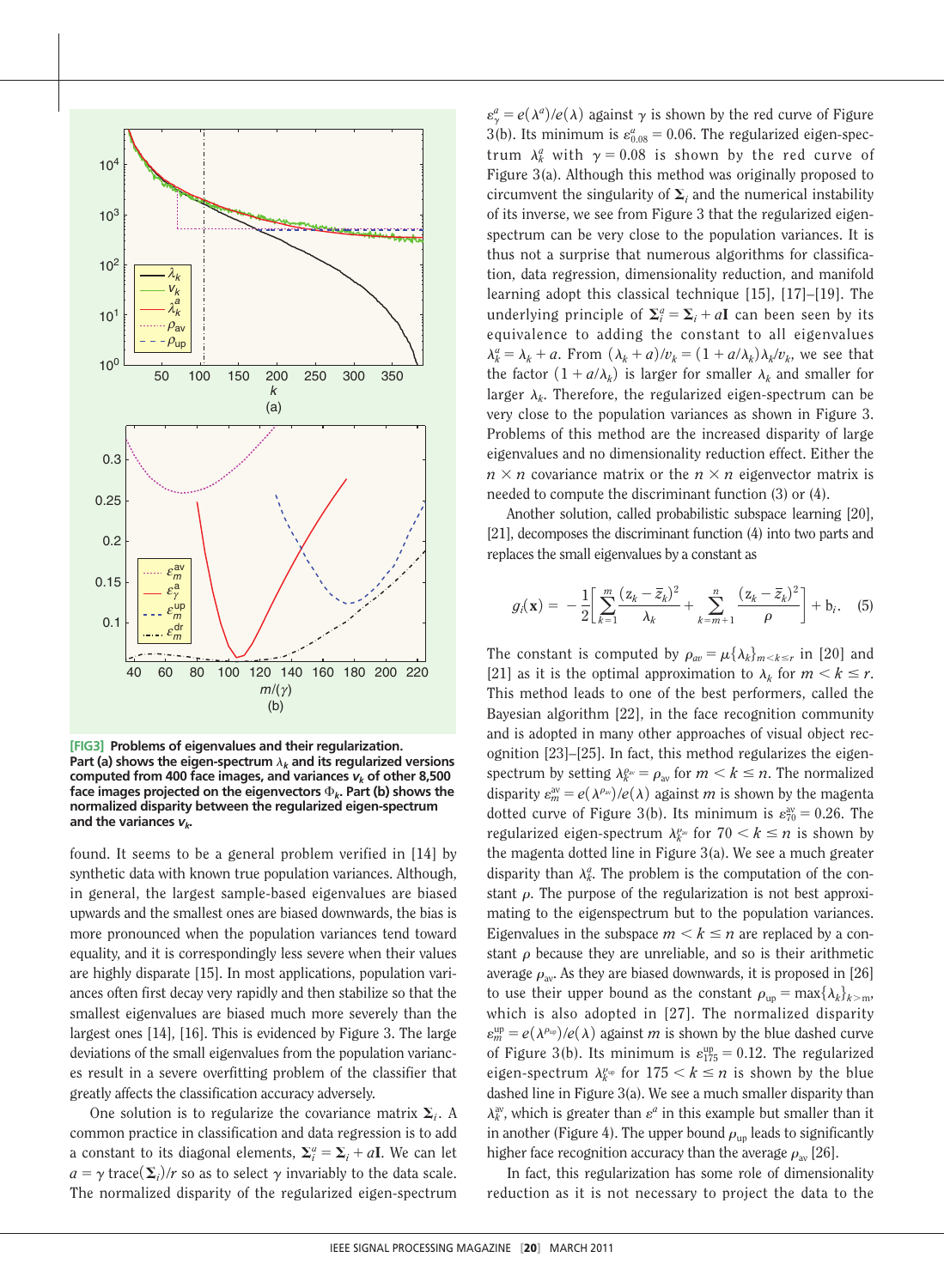eigenvectors  $\Phi_k$  for  $k > m$ . As we choose orthonormal eigenvectors, Euclidian distance between two vectors in the eigen-space is identical to that in the data space and hence,

$$
\sum_{k=m+1}^{n} \frac{(z_k - \overline{z}_k)^2}{\rho} = \frac{1}{\rho} \bigg[ (\mathbf{x} - \overline{\mathbf{x}}_i)^T (\mathbf{x} - \overline{\mathbf{x}}_i) - \sum_{k=1}^{m} (z_k - \overline{z}_k)^2 \bigg]. \tag{6}
$$

Thus, we only need  $n \times m$  eigenvector matrix to compute (5) for classification. However, the *n*-dimensional class mean vectors  $\bar{\mathbf{x}}_i$  are still required. We call it semidimensionality reduction.

Besides adding a constant to all eigenvalues or replacing the unreliable eigenvalues by a constant as discussed above, another regularization technique [16] replaces the unreliable eigenvalues  $\lambda_k$ ,  $m < k \le r$  by a model  $\alpha (k + \beta)^{-1}$ , where  $\alpha$  and  $\beta$  are two constants determined by the reliable eigenvalues. The rationals constants determined by the reliable eigenvalues. The rationale behind it is that the population variance is not constant in the unreliable subspace but decays much slower than the eigenvalue does. This decaying nature can be modeled by  $\alpha(k+\beta)^{-1}$ , which will be certainly closer to the population variances than the constant  $\rho_{av}$  or  $\rho_{up}$  if proper values of  $\alpha$  and  $\beta$  are chosen.

## **DIMENSIONALITY REDUCTION FOR REMOVING UNRELIABLE DIMENSIONS**

Various regularization techniques that greatly improve the classification accuracy are evidenced by a large amount of publications. As analyzed in the last section, the underlying principle behind the regularization is that it reduces the disparity between the eigenvalues and the population variances and hence attenuates the overfitting problem. Obviously, we can also remove the unreliable dimensions to reduce the disparity in the remaining subspace. The normalized disparity of the eigen-spectrum in the subspace  $(1 \leq k \leq m)$  against *m*,  $\varepsilon_m = e(\lambda) / e(\lambda)$ , is shown by the black dot-dashed curve in<br>Figure 3(b). The minimum is  $\varepsilon_{0.5}^{dr} = 0.05$ . The extracted and<br>removed subspaces resulting in the minimum  $\varepsilon_{0.5}^{dr}$  are connected  $\frac{dr}{dt} = e(\lambda^{dr})/e(\lambda)$ , is shown by the black dot-dashed curve in  $\frac{dr}{dt}$  or  $\frac{dr}{dt} = 0.05$ . The extended and removed subspaces resulting in the minimum e*dr* are separated by a vertical black dot-dashed line in Figure 3(a). It shows that the dimensionality reduction effectively reduces the disparity because large disparity occurs at small eigenvalues. Therefore, similar to various regularization techniques that modify the smallest eigenvalues, removing the subspace spanned by the eigenvectors corresponding to the smallest eigenvalues improves the inference of the classifier, i.e., reduces the misclassification rate on the novel testing data.

However, this dimensionality reduction may also reduce the interclass distinction and the discriminant functions (3) or (4) of different classes in general should be evaluated in a common feature subspace for comparison. To extract a common subspace reliable for all classes and to prevent possible significant loss of the interclass distinction, we combine all class-conditional covariance matrices plus the covariance matrix of class mean to create a covariance mixture as

$$
\Sigma_{\alpha} = \sum_{i=1}^{c} \alpha_{i} \Sigma_{i} + \eta \Sigma_{\mu}, \tag{7}
$$

where  $\alpha_i$  and  $\eta$  are weights and



**[FIG4] Parts (a) and (b) show results of the same program as of Figure 3 but using 400 nonface training images and 8,500 nonface test images.**

$$
\Sigma_{\mu} = \sum_{i=1}^{c} \frac{q_i}{q} (\overline{\mathbf{x}}_i - \overline{\mathbf{x}})^2.
$$
 (8)

The covariance matrix of class mean  $\Sigma_{\mu}$  is also called interclass scatter matrix, where  $q_i$  is the sample size of class  $\omega_i$ , and  $\bar{x}$  and  $q$ <br>are reconctively the mean and the sample size of the whole train are respectively the mean and the sample size of the whole training set. Eigen-decomposition is then applied to the constructed covariance mixture

$$
\Phi^T \Sigma_\alpha \Phi = \Lambda = \text{diag}\{\lambda_1, \lambda_2, \dots, \lambda_n\}.
$$
 (9)

If we remove a subspace spanned by eigenvectors corresponding to the smallest eigenvalues of  $\Sigma_{\alpha}$ , it tends to remove unreliable dimensions of all class-conditional covariance matrices  $\Sigma_i$  and retain large interclass distinction residing in a subspace that has large eigenvalues of  $\Sigma_{\mu}$ . Therefore, classification on the *m*-dimensional feature vector

$$
\mathbf{f} = \mathbf{\Phi}_m^T \mathbf{x} \tag{10}
$$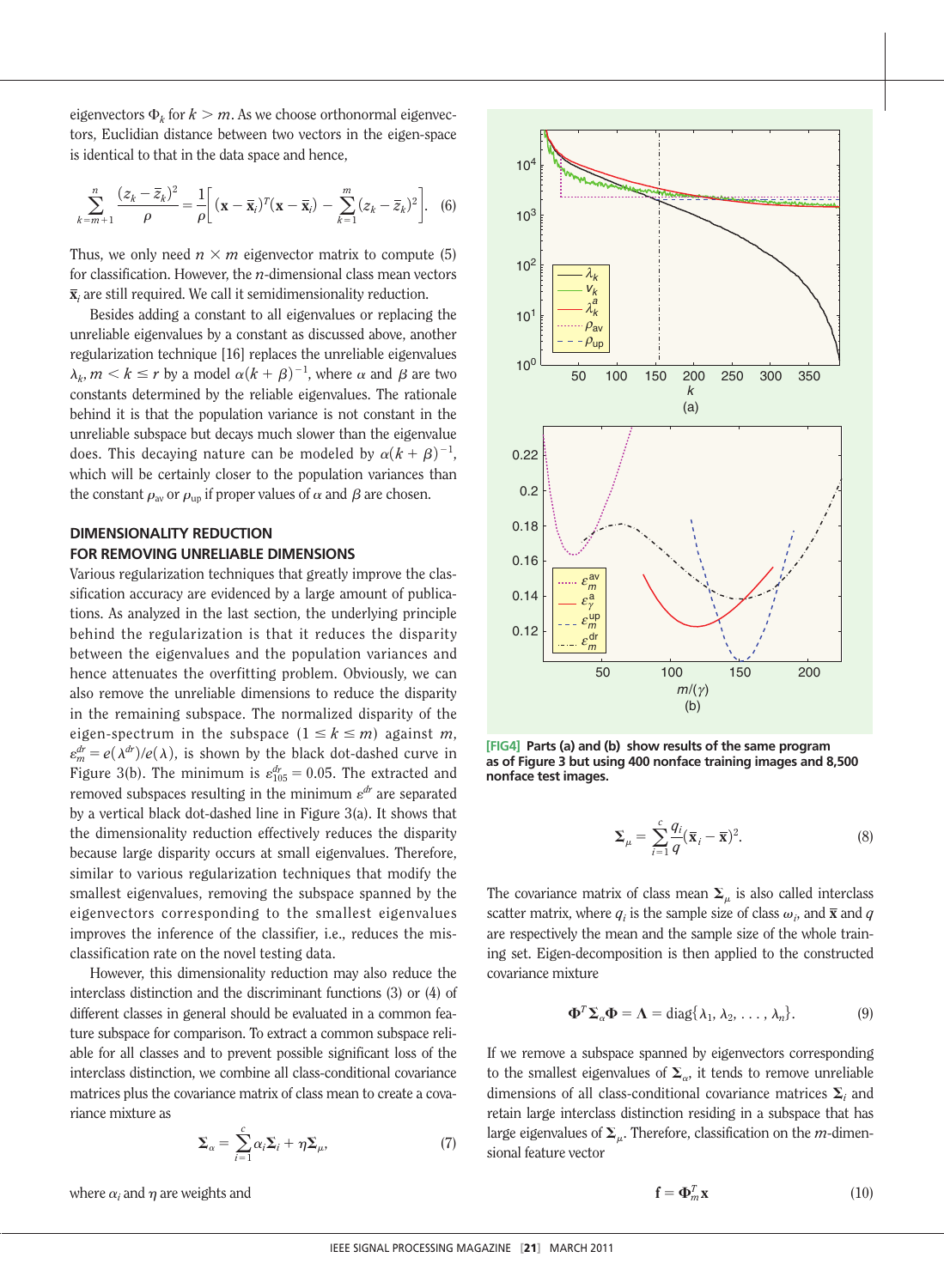is most likely to perform better than on the *n*-dimensional data vector **x**, where  $\Phi_m$  consists of *m* eigenvectors corresponding to the *m* largest eigenvalues of the covariance mixture  $\Sigma_{\alpha}$ . If we regard (7), (9), and (10) as a separate module called dimensionality reduction, the subsequent classification (3) is simplified in the *m*-dimensional subspace

$$
g_i(\mathbf{f}) = -\frac{1}{2}(\mathbf{f} - \bar{\mathbf{f}}_i)^T \Sigma_{\hat{n}}^{-1} (\mathbf{f} - \bar{\mathbf{f}}_i) + b_i.
$$
 (11)

It is not necessary to project training samples into the subspace as  $\vec{f}_i = \Phi_m^T \vec{x}_i$  and  $\Sigma_{fi} = \Phi_m^T \Sigma_i \Phi_m$ . The objective of the dimensionality<br>reduction by (7), (0), and (10) is to facilitate an effective removal of reduction by (7), (9), and (10) is to facilitate an effective removal of the unreliable dimensions and hence boost the classification accuracy (11). Thus, larger values of  $\alpha_i$  should be assigned to less reli-<br>able countinges matrices so that more dimensions characterized able covariance matrices so that more dimensions characterized by the smallest eigenvalues of less reliable classes can be removed by the eigen-decomposition of  $\Sigma_{\alpha}$ .

The weights  $\alpha_i$  are critical in some applications because differential contains and hence the classes may have different characteristics and hence the ent classes may have different characteristics and hence the



**[FIG5] Misclassification rate against the reduced dimensionality by PCA/SPCA and PCA/SPCA+LDA/ADA of (a) face identification and (b) face detection problems. The left-most point of each dashed curve indicates the dimensionality** *m* **of the PCA/SPCA subspace in which LDA/ADA further reduces it to** *d* **indicated by the other points on the same dashed curve.**

 reliability of the estimated covariance matrices can be significantly different. Figure 4 is generated by the same program as Figure 3 but uses 400 and 8,500 nonface training and testing images, respectively, from a face detection database used in [14]. Other partitions of the training and testing sets produce very similar results to Figure 4. It shows much larger disparity between the eigenvalue and the population variance than that of Figure 3. More examples can be found in [14]. This is a general problem caused by the different characteristics of different classes. In the applications of biometric verification and object detection, for example, the positive and negative classes are highly asymmetric because the former represents only one particular person or object while the latter represents the whole "rest of the world" that contains all other people or objects. Thus, it is much more difficult to collect a representative training set for the negative class than for the positive one. This often results in a larger eigenvalue bias of the negative class. Furthermore, as pointed out in [15] and further evidenced by Figures 3 and 4, the bias is more pronounced when population variances tend toward equality, and less severe when their values are highly disparate. This is also verified in [14] by synthetic data with known true population variances. As the negative class occupies a much larger subspace and hence has flatter eigen-spectrum, in general, we need to assign a larger weight to the negative class than to the positive one.

It is very interesting to see that if we set  $\eta = 1$  and  $\alpha_i = q_i/q$ , the constructed covariance mixture  $\Sigma_{\alpha}$  will be identical to the covariance matrix  $\Sigma_t$  of all training data without considering their class labels. It is also called a total scatter matrix. This shows that the well-known PCA is a specific case of the aforementioned dimensionality reduction method. Therefore, this study also reveals the underlying principle of why PCA, though an unsupervised method that minimizes the data reconstruction error rather than maximizes the class discrimination, can improve the classification accuracy. Although many approaches apply PCA only aimed at circumventing the singularity problem of the intraclass scatter matrix for the subsequent discriminant analysis, as analyzed above, the role of PCA for classification is in fact far beyond that. Figure 5 (refer to the experimental section) demonstrates the significant gains in classification accuracy by using PCA to reduce the dimensionality much lower than the rank of the intraclass scatter matrix. More evidence can be found in the experimental results of [8], [14], [19], [25], and [28].

Nevertheless, PCA is not optimized for classification. The weights  $\eta = 1$  and  $\alpha_i = P(\omega_i)$  or  $\alpha_i = q_i/q$  are required for PCA to achieve the least-mean-square data reconstruction error, which is irrelevant to classification. Our objective for classification is to remove the unreliable dimensions in which the sample-based classconditional variances are largely deviate from the population variances. The reliability of a covariance matrix does not depend on the class prior probability. More training samples of a class may result in a more reliable covariance matrix if they are properly collected. However, it is the less reliable covariance matrix that should be heavier weighted in the covariance mixture so that more dimensions characterized by the small variances of this class can be removed. From the analysis, we see that PCA helps improve the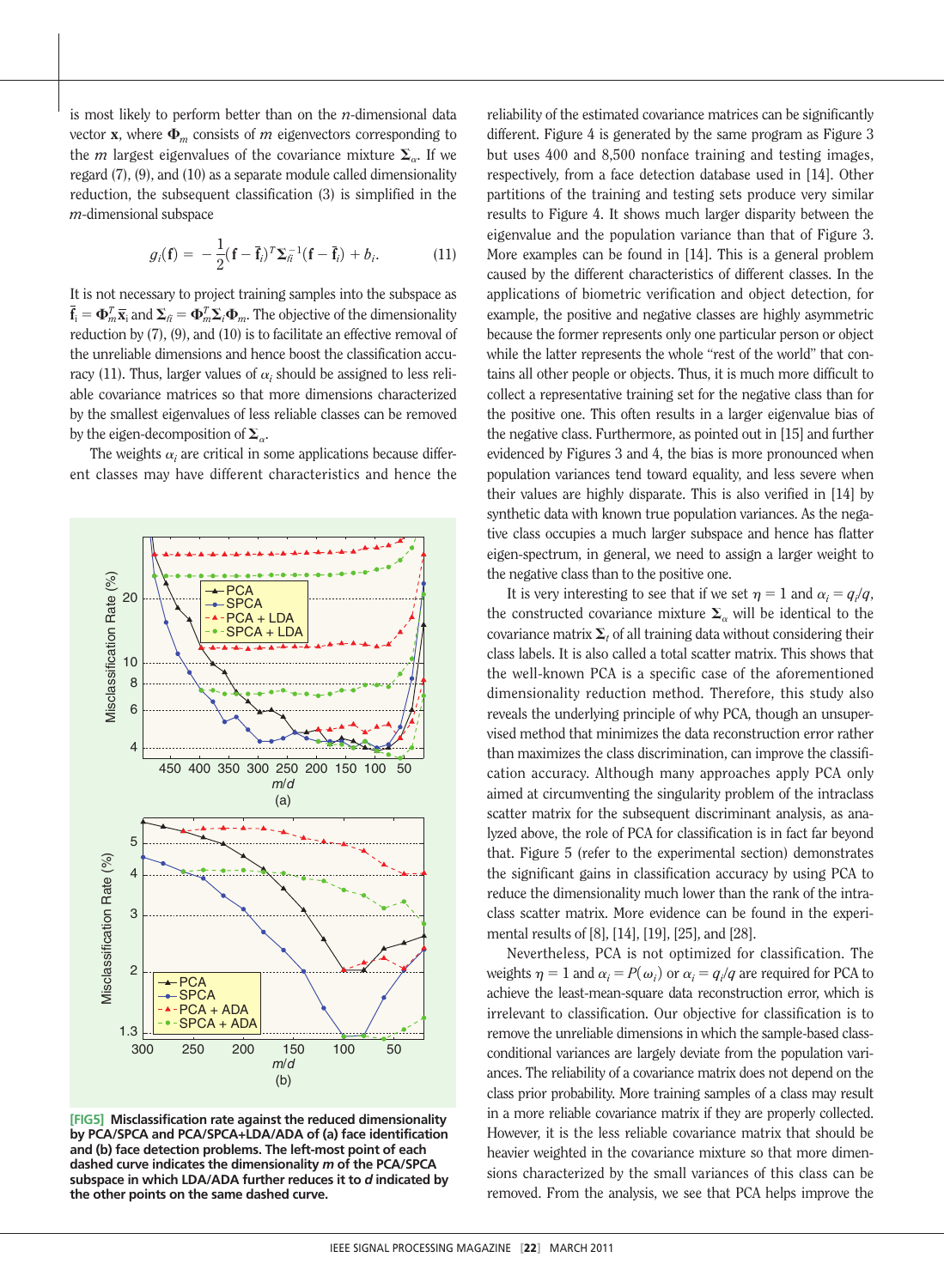classification accuracy, not because it minimizes the data reconstruction error, but because it has some roles in removing the unreliable dimensions. As its objective is not from the classification point of view, PCA may not effectively remove the unreliable dimensions. In sharp contrast to PCA that weights  $\boldsymbol{\Sigma}_i$  proportionally to  $q_i$ , it is suggested in [14] to pool  $\boldsymbol{\Sigma}_i$  with weights inversely proportional to  $q_i$  if there is no prior knowledge about the class characteristics and the data collection procedure. Even  $n = 1$  in PCA may not be optimal for classification. Although a larger value of  $\eta$  ensures less loss of the interclass distinction, it leads to less effective removal of the unreliable dimensions. Hence, more dimensions have to be removed, which in turn results in more loss of the interclass distinction. The aforementioned limitations of PCA are verified by the experimental results shown in Figure 5.

PCA is an unsupervised technique, as no class label is needed. For a two-class problem, dimensionality reduction (7), (9), (10) is called asymmetric principal component analysis (APCA) [14] due to the asymmetric treatment of the two covariance matrices. For a multiple-class problem, more generally, we call it supervised principal component analysis (SPCA), as it utilizes the class label and other class-specific information by imposing different weights on the covariance matrices. The optimal values of weights are application dependent. The objective of the SPCA (7), (9), (10) is to effectively remove the unreliable dimensions and hence boost the classification accuracy (11). Thus, it may not greatly reduce the dimensionality for a fast classification in some applications. In addition, APCA or SPCA may not work well for a classifier that neither explicitly nor implicitly weights the feature by the inverse of its variance, such as the classical nearest-neighbor classifier (NNC) with Euclidian distance and the sparse representation-based classifier (SRC) where the  $\ell^1$ -minimization is applied [1], [2].

## **DIMENSIONALITY REDUCTION BY RETAINING DISCRIMINATIVE DIMENSIONS**

As discussed in the last two sections, if the dimensionality reduction is aimed at enhancing the inference accuracy of the subsequent classification, it should be targeted at removing the unreliable dimensions. In some applications, we need to reduce a very high dimensional data vector to a very low dimensional feature vector to facilitate a simple and fast classification. This can be effectively achieved by extracting the most discriminative dimensions, which ensures the minimum loss of the discriminative information in the extracted subspace among all other subspaces of the same dimensionality. Linear discriminant analysis and its various variants are the most widely studied approaches.

In the identification applications, we often have a large number of classes with only a few samples per class for training so that each individual  $\Sigma_i$  is extremely unreliable. One solution to regularize them is to pool them together to form a common covariance matrix,  $\Sigma_w = \sum_{i=1}^c q_i \Sigma_i / q$ , which is also called intraclass scatter matrix. The discriminant function (3) is thus simplified as

$$
g_i(\mathbf{x}) = -\frac{1}{2}(\mathbf{x} - \overline{\mathbf{x}}_i)^T \Sigma_w^{-1} (\mathbf{x} - \overline{\mathbf{x}}_i) + \mathbf{b}_i = \mathbf{x}^T \Sigma_w^{-1} \overline{\mathbf{x}}_i + t_i, \quad (12)
$$

where  $t_i$  absorbs all terms that is either constant to  $\mathbf x$  or constant to *i*. We see that it is a linear function of x and hence the decision boundary  $g_i(\mathbf{x}) = g_j(\mathbf{x})$  between any two classes  $\omega_i$  and  $\omega_j$  is a hyperplane coordinate via corresponding  $\mathbf{x} = \nabla^{-1}(\overline{\mathbf{x}} - \overline{\mathbf{x}})$  and hyperplane specified by its normal vector  $\psi_{ij} = \sum_{i}^{-1} (\overline{\mathbf{x}}_i - \overline{\mathbf{x}}_j)$  and the threshold  $t - t$ . This means that for the optimal elascification the threshold  $t_i - t_j$ . This means that for the optimal classification<br>between two classes  $\omega$  and  $\omega$ , only are dimension spanned by  $\mathcal{U}$ . between two classes  $\omega_i$  and  $\omega_j$ , only one dimension spanned by  $\psi_{ij}$ <br>is necessary. Thus, under the constraint of the linear classification is necessary. Thus, under the constraint of the linear classification, this dimension contains the most (in fact, all) discriminative information to differentiate class  $\omega_i$  and  $\omega_j$ . It is easy to see that the training data in this dimension have the maximum ratio  $\mu$ training data in this dimension have the maximum ratio  $\kappa$ between the interclass and intraclass variances. Therefore, we can define this ratio  $\kappa$  as a discriminant value to assess the discriminating power of a dimension. Although we need  $(c - 1)!$  hyperplanes to classify *c* classes, their normal vectors  $\psi_{ij} = \sum_{\alpha}^{-1} (\overline{x}_i - \overline{x}_j)$  only span a  $(c-1)$ -dimensional subspace as only  $c-1$  of them are linear independent. Therefore, we can only  $c - 1$  of them are linear independent. Therefore, we can reduce the *n*-dimensional data space to this  $(c - 1)$ -dimensional subspace without losing any discriminative information as the linear classification (12) produces exactly the same results in the two spaces. However, if the dimensionality is reduced to  $d, d \leq c - 1$ , some discriminative information will be lost. The subspace spanned by the eigenvectors corresponding to the *d* largest eigenvalues of the matrix  $\Sigma_w^{-1}\Sigma_\mu$  contains the most discriminative information among all possible *d*-dimensional subspaces for the linear classification (12) because an eigenvalue of  $\Sigma_w^{-1}\Sigma_\mu$  is the ratio  $\kappa$  between the interclass and intraclass variances in the dimension spanned by the corresponding eigenvector. This is the well-known LDA that performs the eigen-decomposition

$$
\mathbf{\Psi}^T \mathbf{\Sigma}_w^{-1} \mathbf{\Sigma}_\mu \mathbf{\Psi} = \mathbf{\Lambda} = \text{diag}\{\lambda_1, \lambda_2, \dots, \lambda_n\}.
$$
 (13)

We see from the above analysis that the objective of LDA is to find the one among all possible *d*-dimensional subspaces in which the linear classification (12) achieves the closest result to that in the original *n*-space. It is undoubtedly an effective method to largely reduce the data dimensionality with the minimum loss of the classification capability in a linear sense.

For a two-category classification problem, LDA can only extract one dimension. It is insufficient for a reasonable classification for some problems such as various tasks of verification and object detection because the two class-conditional covariance matrices are significantly different and hence the optimal classification is obviously not linear. To apply the discriminant analysis in such problems, an asymmetric discriminant analysis (ADA) is proposed in [14] to extract a rich number of features. It solves the following eigen-decomposition problem:

$$
\Psi^{T}(\Sigma_{1}+\beta\Sigma_{2})^{-1}(\Sigma_{1}+\gamma\Sigma_{\mu})\Psi=\Lambda=\text{diag}\{\lambda_{1},\lambda_{2},\ldots,\lambda_{n}\}\ (14)
$$

in the APCA subspace. The underlying principle is that the discriminative information is not only carried by the distinction of the two class means but also by the distinction of the two class variances. The constant  $\gamma$  weights the discriminative information about the class mean against that about the variance. The asymmetry of the two classes is balanced by the constant  $\beta$ . It is proven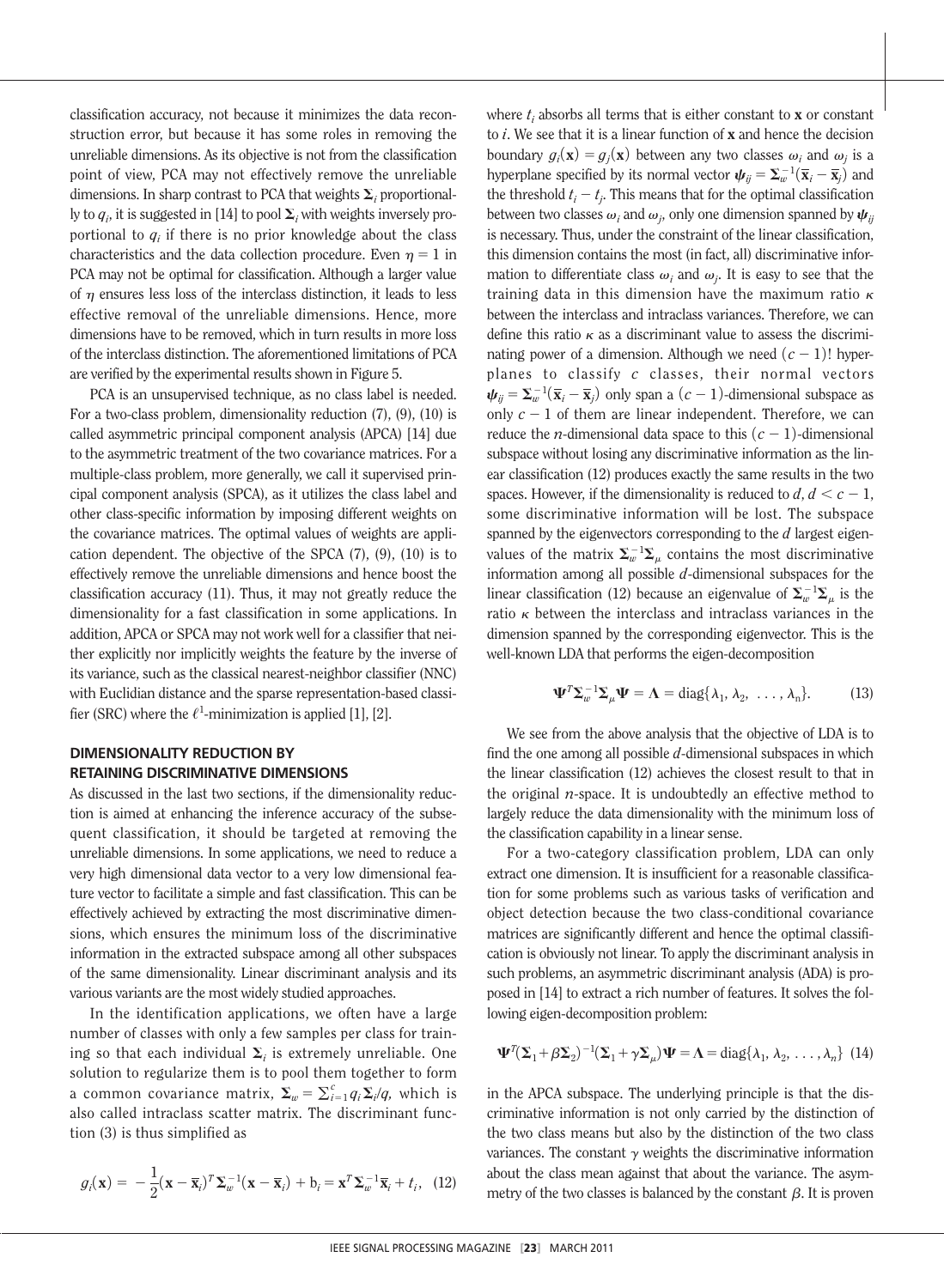in [14] that the ADA with  $\gamma = \beta = 1$  maximizes the Bhattacharyya distance [29] between two classes in the subspace spanned by the eigenvectors corresponding to the largest  $max(\lambda_k, 1 - \lambda_k)$ . Note that, different from those in the last two sections, eigenvectors of LDA or ADA are not orthogonal. The Euclidian distance in a space using LDA/ADA eigenvectors as a base will be different from that using an orthogonal base. However, it is easy to show that the Mahalanobis distance is not affected by the orthogonality of the base.

As the rank of  $\Sigma_w$  is at most min $(n, q - c)$ ,  $\Sigma_w$  is often singular in some applications so that the discriminant value of LDA (13) and ADA (14) cannot be evaluated. Numerous variants or generalizations of LDA have been proposed to circumvent this problem, which are summarized under a common framework graphically [8] and algebraically [19]. A popular approach called Fisherface or Fisher LDA (FLDA) [30] applies PCA so as to make  $\Sigma_{w}$  nonsingular before LDA. Another approach called direct LDA (DLDA) [17] removes null space of  $\Sigma_{\mu}$  and extracts the eigenvectors corresponding to the smallest eigenvalues of  $\Sigma_{w}$ . This is under the assumption that the most discriminative information resides in the range space of  $\Sigma_{\mu}$ . NLDA [5] extracts features from the null space of  $\Sigma_{w}$ . Interestingly, this appears to contradict the popular FLDA that only uses the range space and discards the null space of  $\Sigma$ <sub>w</sub>. A common aspect of all these methods is that they all remove some dimensions, either in the principal or the null space, before the LDA process. It is difficult to compare the effectiveness of the aforementioned LDA variants because we see from (13) that both  $\Sigma_w$  and  $\Sigma_u$  contribute to the discriminant value  $\kappa$  in a dimension. NLDA and DLDA appear to retain more discriminative information as any dimension in the intersection of the null space of  $\Sigma_{w}$ and the range space of  $\Sigma_{\mu}$  has infinite discriminant value  $\kappa$ according to (13). DLDA ensures the class mean distinction  $\Sigma_{\mu}$ untouched in the first stage. However, small and zero eigenvalues of  $\Sigma_w$  are unreliable that may cause severe problem as we analyzed in the last two sections. Just a small decrease or increase in the number of training samples may greatly change them. Furthermore, the most discriminative dimensions are not restricted within the range space of  $\Sigma_{\mu}$  or the null space of  $\Sigma_{\mu}$ . Therefore, the above LDA variants are criticized in the literature [27], [31], [32] as a significant amount of discriminative information could be lost before the LDA process.

To avoid losing discriminative information before the LDA process, the dual-space LDA approach (DSL) [31], [32] performs LDA on the principal space of  $\Sigma_w$  and its complementary space separately and combines the two sets of the extracted LDA features. Obviously, it is suboptimal to extract features separately from the two subspaces. Furthermore, how to fuse the two feature sets properly is an open problem as they do not share the same metric measurement. Features from the principal space,  $k \le m$ , are weighted by the inverse of their intraclass variance and those from the complementary space,  $k > m$ , are equally weighted by some constant. From the last two sections, we see that this feature weighting is problematic in the principal space for a large value of *m* and is problematic in the complementary subspace for a small value of *m*. One solution to these problems is first to partition the

data space into three subspaces: reliable, unreliable, and null space of  $\Sigma_{w}$ , then to regularize the eigenvalues differently in these three subspaces and finally to apply LDA in the whole space [16]. Consistent gains in face recognition accuracy of this approach were reported in [16]. Another way [33] to avoid losing information of  $\Sigma_w$  and  $\Sigma_u$  before the discriminant evaluation is to modify the LDA (13) to

$$
\mathbf{\Psi}^T \mathbf{\Sigma}_t^{-1} \mathbf{\Sigma}_{\mu} \mathbf{\Psi} = \mathbf{\Lambda} = \text{diag}\{\lambda_1, \lambda_2, \dots, \lambda_n\}.
$$
 (15)

As  $\Sigma_t = \Sigma_w + \Sigma_\mu$  and hence the null space of  $\Sigma_t$  is the intersec-<br>tion of the null spaces of  $\Sigma$ , and  $\Sigma$ , are discriminative information of the null spaces of  $\Sigma_{\mu}$  and  $\Sigma_{\nu}$ , no discriminative information is lost by evaluating (15) in the range space of  $\Sigma_t$ . However, (15) deviates from the LDA (13) and hence the extracted subspace may not be the most discriminative in a sense of LDA or of the classification (12). Moreover, it puts an undue emphasis on the null space of  $\Sigma_w$  as the discriminant value from  $\Sigma_t^{-1}\Sigma_\mu$  in the range space of  $\Sigma_w$  ( $\kappa$  < 1) is always smaller than that in its null space ( $\kappa = 1$ ). In addition, there is also a problem of how to properly scale the features from the principal and null spaces of  $\Sigma_{w}$ , which may not be of full rank even in the reduced subspace.

Most aforementioned approaches focus on the singularity problem of  $\Sigma_{w}$ . In fact, as analyzed in the last two sections, the unreliability, bias, and instability of the small eigenvalues of  $\Sigma_w$ cause great problems wherever its inverse is applied in the discriminant evaluation (13), (14) or the classification (3), (12). Any regularization or dimensionality reduction technique discussed in the last two sections can be applied to attenuate this problem before applying discriminant analysis to further reduce the dimensionality for a fast classification. Significant gains in classification accuracy were reported by applying various regularization techniques in the LDA approaches [15], [16], [19], [27], [34]. Also, great gains in classification accuracy were reported by applying PCA, APCA, or SPCA to reduce the data dimensionality much smaller than the rank of the  $S_{w}$  before applying LDA or other discriminative methods [8], [14], [19], [25], [28].

### **EXPERIMENTAL STUDIES**

The different roles of dimensionality reduction by PCA, SPCA, and LDA/ADA for pattern recognition are further explored in two experiments. One is a face identification problem on a data set [16] extracted from the facial recognition technology (FERET) database with many classes (1,194 people) and only two samples per class, and the other is a face detection problem in the database used in [14] with only two classes (face and nonface) and many (9,000) samples per class. Images are cropped into the size of  $33 \times 38$  for the identification problems and  $20 \times 20$  for the detection problem. In the identification experiment, 497 people are randomly selected for training, the remaining 697 people are used for testing, and the linear classifier (12) is applied in the feature space. In the detection experiment, four experiments, each with a distinct 25% images as testing set and the remaining images as training set, are conducted and the average misclassification rate over the four distinct testing sets is computed. The detection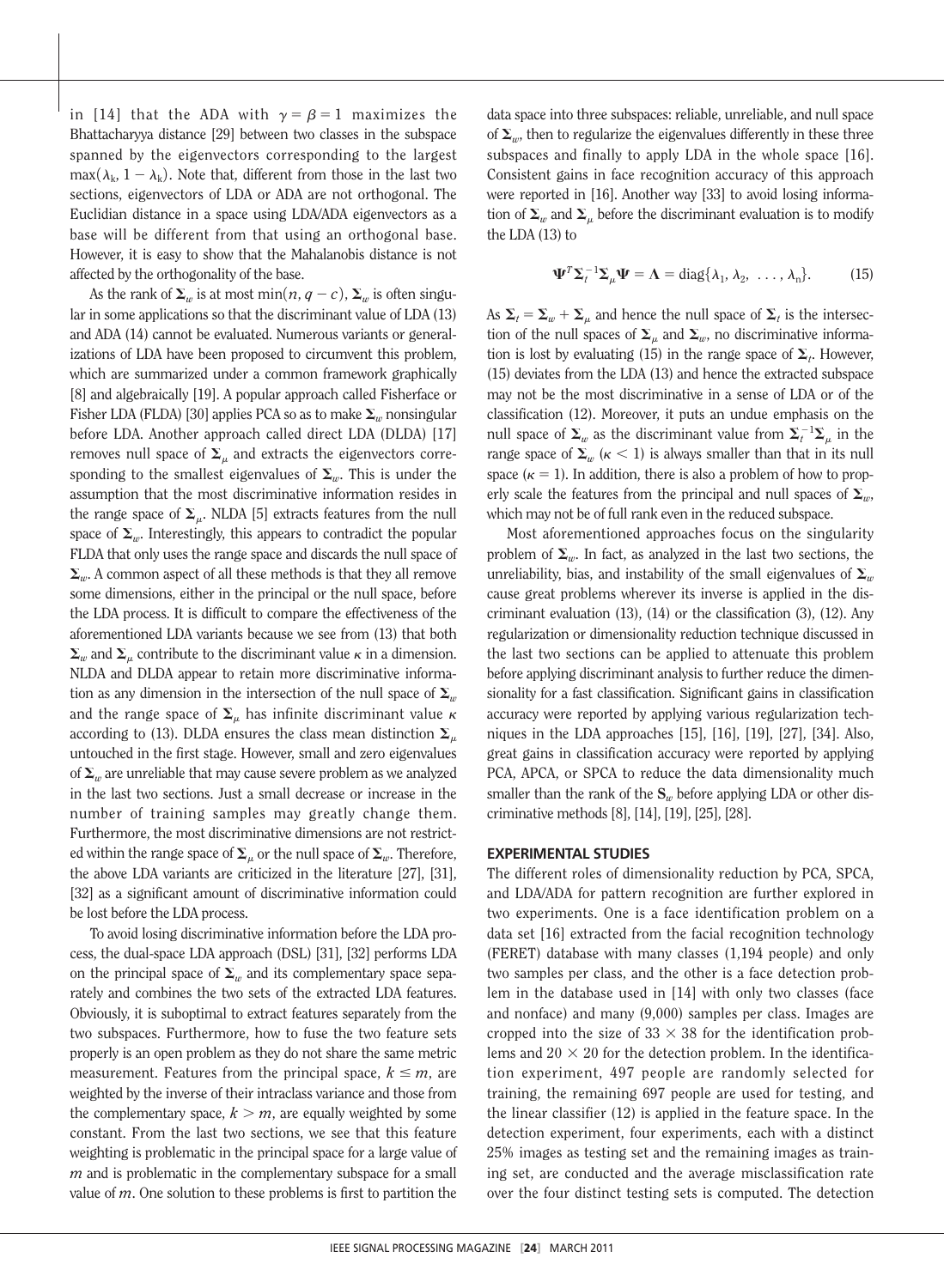applies the quadratic classifier (11) for PCA-related approaches and its asymmetric version with  $\beta = 0.75$  [14] for SPCArelated approaches, where  $b_i$  is set so that the two classes have the same misclassification rate. For the identification problem, as there is no ground for significantly different distributions of different persons, the same parameter  $\alpha_i = 1/497$  is chosen for  $\Sigma_{\alpha}$ . We choose  $\eta = 1/4$  to differentiate the covariance mixture  $\Sigma_{\alpha}$  significantly from the total scatter matrix  $\Sigma_{\alpha}$ where  $\eta = 1$ . For the detection problem, we choose  $\eta = 1$ (same as in PCA) but  $\alpha_1 = 1/5$  (for face class) and  $\alpha_2 = 4/5$  (for nonface class) to remove significantly more unreliable dimensions of the nonface class in the SPCA stage as discussed in the last section. For ADA,  $\gamma = 10$  and  $\beta = 0.75$  is chosen [14]. Figure 5 shows the misclassification rates against the dimensionality *m* reduced by PCA and SPCA and *d* reduced by PCA+LDA/ADA and SPCA+LDA/ADA. The most left point of each dashed curve indicates the dimensionality *m* of the PCA/ SPCA subspace, in which the LDA/ADA further reduces it to *d* indicated by the other points on the same dashed curve.

The experimental results shown in Figure 5 further verify the analysis of this article. It is the regularization technique or the dimensionality reduction by the supervised principal component analysis (including PCA) that plays the most vital role in boosting the classification accuracy while the discriminative method can greatly reduce the dimensionality with the minimum loss of the discriminative information. The question may arise as to why NLDA can work well in some applications if the smallest and zero eigenvalues are the most unreliable. The reason behind it is that the classification of the NLDA features does not use the variance due to zero eigenvalues in all dimensions of the null space. Thus, it implicitly circumvents the problem of the unreliable small eigenvalues to a certain extent by evenly weighting all features. Another question is why some approaches using LDA alone can also work well on some data sets. The underlying causes include the avoidance of feature scaling in the classification and the linearity of LDA but the nonlinearity of the classifier. These approaches, though applying LDA (13) for feature extraction, do not apply its origin (12) as classifier. Most of them apply the NNC with Euclidian distance. While the simple Euclidian distance ignores the data variance and hence circumvents the problem of the unreliable small eigenvalues to a certain extent, the complex data distribution is captured by the NNC that computes all distances from a novel pattern to all training samples. The NNC, though very simple, is highly nonlinear, can form arbitrary complex, nonlinear decision boundary and classifies all training samples without error. LDA restricts such highly nonlinear classifier to a subspace, which is, though the most discriminative, only in a linear sense. This restriction has similar role to the regularization. Therefore, the improvement of the classification accuracy by LDA is most likely contributed by its linearity constraint rather than its most discriminative nature. However, LDA that represents the class distinction by using the difference of class mean only may impose too strict constraint on some complex data structure. Therefore, some approaches that utilize the

locality and neighborhood of the training samples such as LPP [6], [7] and MFA [8] extract more discriminative features than LDA. Nevertheless, experiments in [7] and [8] still show that a PCA stage either is necessary to "remove the noise" [7] or significantly improves the performance [8] of these discriminative approaches.

## **CONCLUSIONS**

To recognize unknown data, a pattern recognition system is designed based on the human knowledge about the data population and the machine learning from the known training samples. The difficult recognition task is performed in several stages. Classification as the last stage is mainly trained by the available training samples. Thus, it extracts the most discriminative information on the training data, which in general deviates from that about the whole data population as only a finite set of training samples is applicable. This deviation increases the misclassification rate on the novel data. The problem becomes very severe if the data lie in a high-dimensional space. Moreover, high dimensionality also makes it difficult to apply sophisticated classifiers. Linear subspace learning-based dimensionality reduction provides a powerful tool to circumvent these problems. It also serves as a solid foundation for various nonlinear approaches. Dimensionality reduction as an intermediate stage of a pattern recognition process has two objectives. One is to reduce the computational complexity of the subsequent classification with the minimum loss of the discriminative information, and the other is to circumvent the over-fitting problems of the classification and hence enhance its inference accuracy and robustness.

To achieve the first objective, we need to maximize the discriminative information in the reduced low-dimensional space. Discriminative approaches such as LDA, NLDA, DLDA, ADA, LPP, MFA, and their various variants can undoubtedly reduce the data dimensionality in large scale with the minimum loss of the discriminative information. Since these approaches in general have similar objective to that of classification, i.e., extracting the most discriminative information on the training samples, problems of misclassification on novel data or poor generalization/inference capability caused by the high dimensionality of the data may not be effectively circumvented. However, some constraints on these discriminative approaches such as the linearity and the limitation to the zero intraclass variation, which are not imposed on the subsequent classification, play some roles in improving the classification accuracy.

 The second objective cannot be effectively achieved only based on the consideration of some general phenomena, such as the curse of dimensionality, small sample size problem, noise removal effect of the dimensionality reduction and better generalization in a lower dimensional space. For an effective dimensionality reduction, we have to find out which dimensions are more problematic or harmful than others for a robust classification and hence should be removed. It is shown that the smallest eigenvalues of the class-conditional covariance matrix have the largest deviation from the population variances and hence cause the most severe problem in classification and LDA/ADA evaluation.